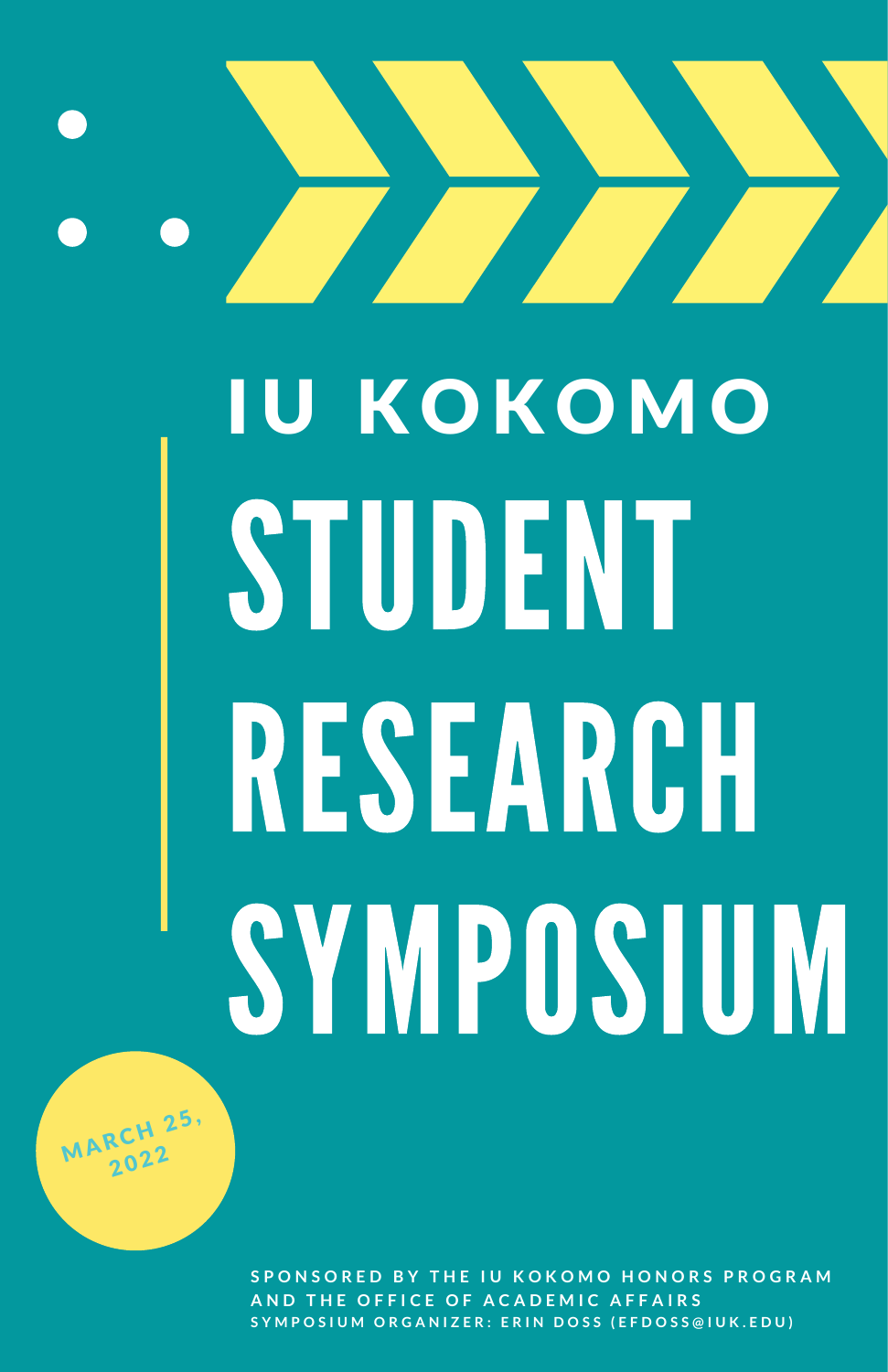| <b>Symposium Schedule</b>                                                                                                  |                              |                   |  |  |  |  |
|----------------------------------------------------------------------------------------------------------------------------|------------------------------|-------------------|--|--|--|--|
| <b>Event</b>                                                                                                               | <b>Location</b>              | <b>Time</b>       |  |  |  |  |
| <b>Registration/Poster Check-in</b>                                                                                        | <b>Alumni</b><br><b>Hall</b> | 8:30 a.m.-12 p.m. |  |  |  |  |
| Learning in the Sciences: Studying Stars, Software Design, and<br><b>Healthcare</b>                                        | <b>KC 130</b>                | $9 - 10:15$ a.m.  |  |  |  |  |
| Using Research to Support Families and Communities                                                                         | <b>KC 130</b>                | 10:30-11:45 a.m.  |  |  |  |  |
| Welcome from Vice Chancellor for Academic Affairs Mark Canada<br>Poster Session: Research Highlights Across the University | Alumni<br>Hall               | 12-1:15 p.m.      |  |  |  |  |
| Learning in the Humanities                                                                                                 | <b>KC 130</b>                | 1:30-2:45 p.m.    |  |  |  |  |
| <b>Discovering Tomorrow's Teachers</b>                                                                                     | <b>KC 130</b>                | $3-4:15$ p.m.     |  |  |  |  |

#### **Top poster and presentation awards will be announced via email following the symposium.**

**Special thanks to our faculty volunteers:** Awny Alnusair, Scott Blackwell, Angela Coppola, Chris Darr, Joann Kaiser, Hisako Masuda, Stephanie Medley-Rath, Leah Nellis, Aaron Pickens, and Esra Topcuoglu.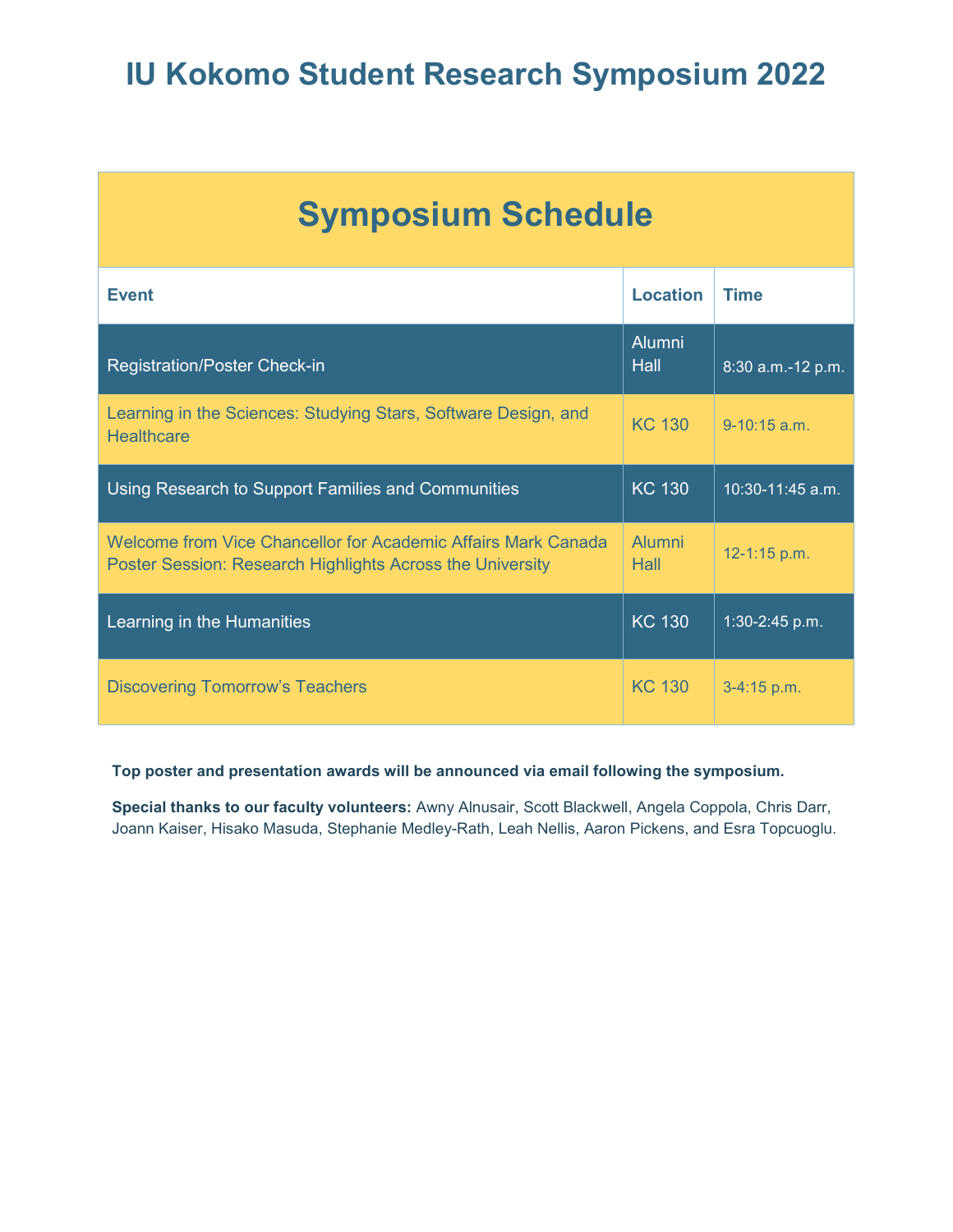## **Learning in the Sciences: Studying Stars, Software Design, and Healthcare**

#### **Presentation Session – 9-10:15 a.m.**

| <b>Project Title</b>                                                                                                                         | <b>Presenter</b>                                           | <b>Faculty Mentor</b> | <b>Abstract</b>                                                                                                                                                                                                                                                                                                                                                                                                                                                                                                                                                                                                                                                                                                                                                                                                                                                                                                                                                                        |
|----------------------------------------------------------------------------------------------------------------------------------------------|------------------------------------------------------------|-----------------------|----------------------------------------------------------------------------------------------------------------------------------------------------------------------------------------------------------------------------------------------------------------------------------------------------------------------------------------------------------------------------------------------------------------------------------------------------------------------------------------------------------------------------------------------------------------------------------------------------------------------------------------------------------------------------------------------------------------------------------------------------------------------------------------------------------------------------------------------------------------------------------------------------------------------------------------------------------------------------------------|
| <b>Numerical</b><br>Simulations of<br><b>Double White</b><br><b>Dwarf Mergers</b>                                                            | <b>Tifany</b><br><b>Burnett</b>                            | <b>Patrick Motl</b>   | We investigate the energy input from the nuclear reactions initiated during the merger of double white dwarf<br>stars, the progenitor of R Coronae Borealis stars. Previous work has indicated that conditions reached<br>during the merger would allow residual hydrogen to fuse and initiate the triple alpha process. The simplified<br>nuclear reaction network includes fusion of hydrogen, helium, and alpha capture processes. Our initial<br>simulation is of a double white dwarf with an initial mass ratio of 0.5 and the simulations are conducted with<br>the Flow-er code. We track the identity species of hydrogen, helium, carbon, and oxygen through passive<br>scalar fields to identify the flows of the processed material. Three simulations are conducted with the same<br>initial data. Of these we have our control which does not include nuclear reactions, a simulation that only<br>includes fusion of remnant hydrogen, and our full network simulation. |
| The Impact of<br><b>Substance Use and</b><br><b>Addictive Disorders</b><br>on Nurses                                                         | <b>Kelsey</b><br><b>Burnham</b>                            | Sonya Green           | This research project dives into what substance use and addictive disorders are, what puts people at risk<br>for them, specifically genetics and ACE scores, as well as how these disorders directly impact those who<br>are nurses and/or deciding to go into nursing and other professions in the medical field. I also touch on<br>ways future nurses like myself, as well as established nurses, can combat these risk factors and decrease<br>the impact they can make.                                                                                                                                                                                                                                                                                                                                                                                                                                                                                                           |
| The Influences of<br><b>Auditory Stimuli on</b><br><b>Physical Activity in</b><br><b>Adults Aged 19-44:</b><br>A Systematic<br><b>Review</b> | <b>Noah</b><br><b>Claus</b><br>& Audrey<br><b>Strawsma</b> | Ghadah<br>Alshuwaiyer | This systematic review examines the effects of auditory stimuli on physical activity in adults. This<br>systematic review used eight electronic databases with 22 articles that fit the inclusion and exclusion<br>criteria parameters. We found that auditory stimuli generally positively affected physical activity and can<br>assist with fitness/performance markers, physically and mentally. Five studies that involved enjoyment<br>indicated positive effects of music during exercise. Participants who partook in physical activity were more<br>likely to elicit positive responses towards the activity with music than those not allocated music. Additional<br>research is needed to determine whether auditory stimuli will improve other physiological aspects such as<br>heart rate, rate of perceived exertion, strength, and endurance.                                                                                                                            |
| <b>Identifying Bad</b><br>Software Design<br>using Semantic<br><b>Techniques</b>                                                             | <b>Wesley</b><br><b>Grove</b>                              | <b>Awny Alnusair</b>  | Well-written software is consistently easier for programmers to understand, maintain, and reuse. In this<br>research, we propose a reverse-engineering approach that intends to automatically scan the source-code<br>and identify bad design practices. Specifically, our goal is to help programmers identify anti-patterns in their<br>code. To achieve our goal, we use ontological formalism and Semantic Web technologies to represent the<br>conceptual knowledge of the source code and semantic rules to capture the structures and behaviors of the<br>anti-patterns in the source code. The parser that scans the source-code of a software library and<br>represents the code as a model in ontologies has been developed.                                                                                                                                                                                                                                                 |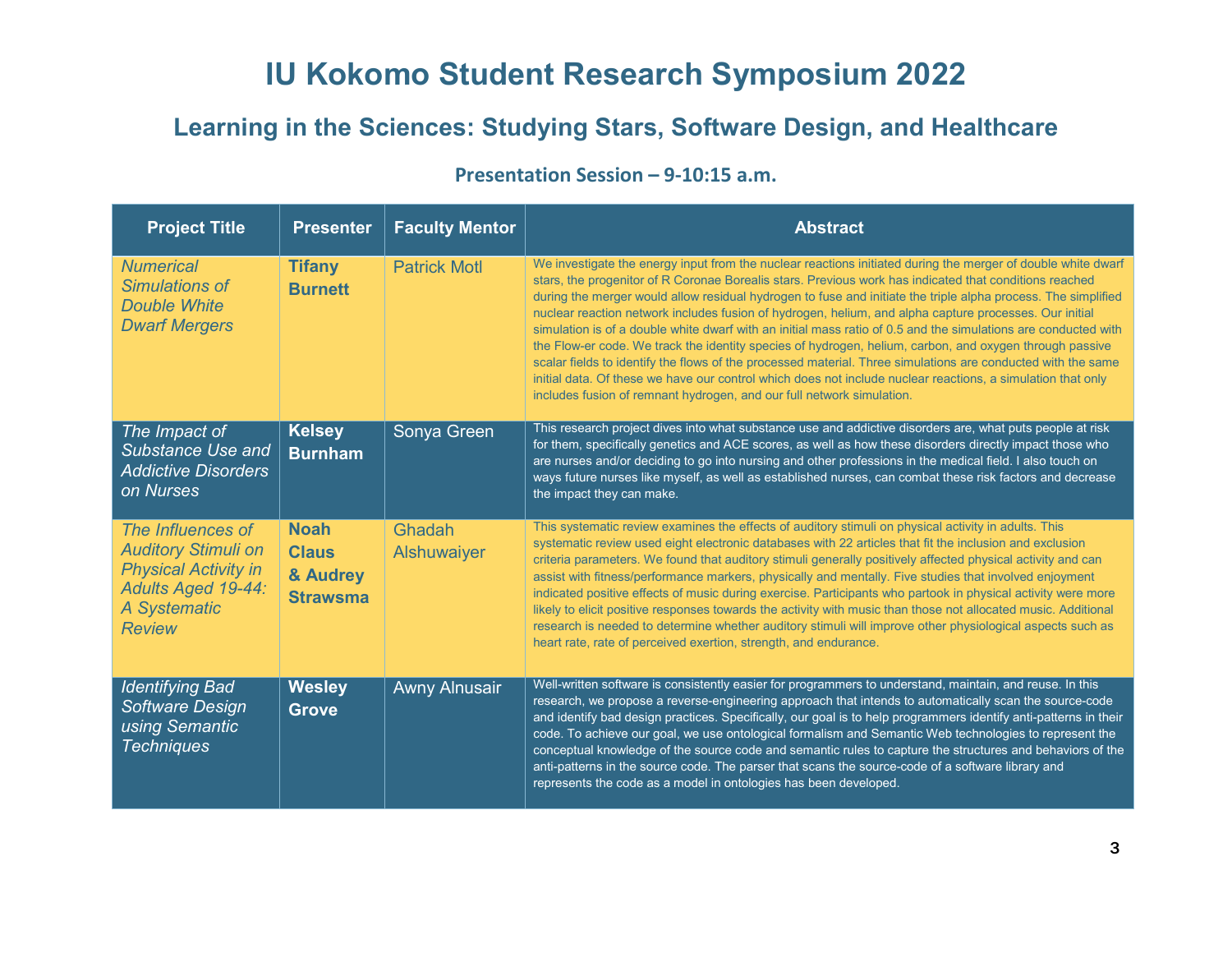| <b>Early Detection of</b><br><b>Fake News</b><br><b>Spreaders on</b><br><b>Social Media</b> | <b>Tao Wang</b> | <b>Yang Liu</b> | The fast and massive spread of fake news on social media can cause significant social harm. Various fake<br>news detection approaches have been proposed in the literature to address this problem. The limitation of<br>fake news detection is that it can only detect fake news after it has been spread because it requires data in<br>the news spreading process to make a detection. However, detecting fake news spreaders, especially early<br>before they start to spread fake news can prevent fake news from spreading far more effectively thus is<br>more important. To address this problem, we propose a novel machine learning-based approach to detect<br>fake news spreaders on social media based on the modelling of their user timelines. Each user timeline is<br>modelled as a sequence of tweets. Each tweet is modelled as a sequence of words. Then, a hierarchical<br>transformer model is built upon the sequential representation of timelines and tweets, which predicts the<br>probability of a user being a fake news spreader. The model is evaluated on a large-scale dataset<br>FakeNewsNet, including a collection of over two million Twitter users. |
|---------------------------------------------------------------------------------------------|-----------------|-----------------|------------------------------------------------------------------------------------------------------------------------------------------------------------------------------------------------------------------------------------------------------------------------------------------------------------------------------------------------------------------------------------------------------------------------------------------------------------------------------------------------------------------------------------------------------------------------------------------------------------------------------------------------------------------------------------------------------------------------------------------------------------------------------------------------------------------------------------------------------------------------------------------------------------------------------------------------------------------------------------------------------------------------------------------------------------------------------------------------------------------------------------------------------------------------------------------|
|---------------------------------------------------------------------------------------------|-----------------|-----------------|------------------------------------------------------------------------------------------------------------------------------------------------------------------------------------------------------------------------------------------------------------------------------------------------------------------------------------------------------------------------------------------------------------------------------------------------------------------------------------------------------------------------------------------------------------------------------------------------------------------------------------------------------------------------------------------------------------------------------------------------------------------------------------------------------------------------------------------------------------------------------------------------------------------------------------------------------------------------------------------------------------------------------------------------------------------------------------------------------------------------------------------------------------------------------------------|

## **Using Research to Support Families and Communities**

| <b>Project Title</b>                                                                                                          | <b>Presenter</b>                  | <b>Faculty Mentor</b> | <b>Abstract</b>                                                                                                                                                                                                                                                                                                                                                                                                                                                                                                                                      |
|-------------------------------------------------------------------------------------------------------------------------------|-----------------------------------|-----------------------|------------------------------------------------------------------------------------------------------------------------------------------------------------------------------------------------------------------------------------------------------------------------------------------------------------------------------------------------------------------------------------------------------------------------------------------------------------------------------------------------------------------------------------------------------|
| <b>Family-Friendly Policies:</b><br><b>Supporting American</b><br><b>Working Families in the</b><br><b>Workplace</b>          | <b>Paola</b><br><b>Cubides</b>    | <b>Rod Haywood</b>    | The goal of this research is to examine in depth the existent Family and Leave Act, its issues and<br>challenges, as well as the real struggles that American families face when welcoming a new<br>baby. I also highlight companies that are making a change and emphasize the importance of<br>implementing family-friendly policies that support mothers and fathers. In the end, I suggest a<br>proposal that I consider necessary to improve the Family and Leave Act, and overall to guarantee<br>the well-being of American working families. |
| Needs-Based<br>Humanitarian Problem-<br><b>Solving and Coordination</b><br>at the Local Level                                 | <b>Brenton</b><br><b>Davisson</b> | <b>Andy Tuholski</b>  | An analysis of the existing local humanitarian support structure and needs of the community was<br>conducted through available data, arranging interviews with appropriate Kokomo stakeholders,<br>and completing a peer city comparison research study. Gaps in coverage and communication<br>were identified; findings include key takeaways and actionable recommendations.                                                                                                                                                                       |
| <b>Exploring Stress Related</b><br><b>Healthcare Services of</b><br><b>Caregivers of Children with</b><br><b>Disabilities</b> | <b>Megan</b><br><b>Dishon</b>     | Angela Coppola        | Caregivers of children with disabilities face numerous stressful challenges and often do not know<br>what services are available to them. I interviewed three mothers who are primary caregivers of<br>children with disabilities ages 17-20. The purpose of this project is to present to the public, along<br>with health care advisors, about the improvement of overall healthcare services to not only<br>support the child with the disabilities but the caregiver and family as well.                                                         |

#### **Presentation Session – 10:30-11:45 a.m.**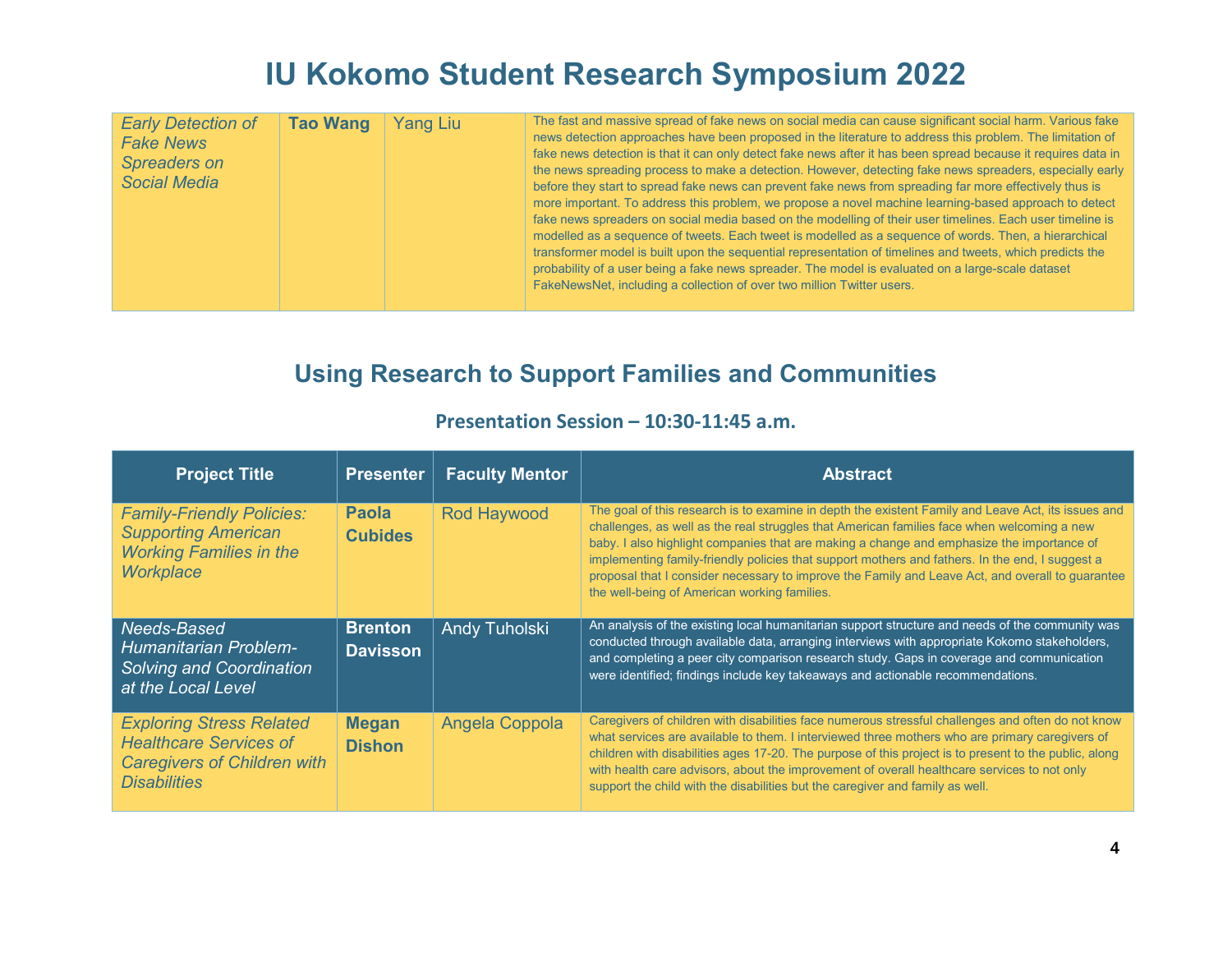| <b>Hayden</b>                   | My research looks at risk assessments and how they are used as the foundation of offender case       |
|---------------------------------|------------------------------------------------------------------------------------------------------|
| <b>Beau Shine</b>               | management. First, I describe the purpose of this tool and how risk assessments are used to          |
| <b>Community Supervision</b>    | assist correctional practitioners in achieving the ultimate goal of a safe community, lower          |
| <b>Within Risk Assessments:</b> | recidivism rates, and higher levels of rehabilitation. I explore the history of risk assessments and |
| <b>Herring</b>                  | how they have evolved. Next, I address challenges that surface with these assessments and how        |
| An Indispensable                | they can be improved. Following that, I argue that these assessments are effective and valid. I      |
| <b>Roadmap for Classifying</b>  | end my research urging the corrections system to integrate community supervision within case         |
| <b>Offenders</b>                | management.                                                                                          |

## **Research Highlights Across the University**

#### **Poster Session – 12-1:30 p.m.**

| <b>Project Title</b>                                                                                   | <b>Presenter</b>               | <b>Faculty Mentor</b>     | <b>Abstract</b>                                                                                                                                                                                                                                                                                                                                                                                                                                                                                                                                                                                                                                                                                                                                                                                                                                                                                                                  |
|--------------------------------------------------------------------------------------------------------|--------------------------------|---------------------------|----------------------------------------------------------------------------------------------------------------------------------------------------------------------------------------------------------------------------------------------------------------------------------------------------------------------------------------------------------------------------------------------------------------------------------------------------------------------------------------------------------------------------------------------------------------------------------------------------------------------------------------------------------------------------------------------------------------------------------------------------------------------------------------------------------------------------------------------------------------------------------------------------------------------------------|
| The Effects of<br><b>Standards-Based</b><br><b>Grading on Student</b><br><b>Achievement</b>            | <b>Carter</b><br><b>Adkins</b> | Randy<br><b>McCracken</b> | This study explored the effectiveness of standards-based grading on student achievement in Indiana<br>school districts that implemented standards-based grading practices. The study includes all 289<br>districts identified by the National Center for Education Statistics. A causal research design was used<br>to identify the relationship between implementing standards-based grading and student achievement<br>data. Student achievement data was collected from the Indiana Department of Education during the<br>2018-2019 school year. Student achievement data was based on the Indiana ILEARN test. SBG<br>school districts were determined to be above, at, or below the state average for ILEARN test results<br>and this was used as the determinant of whether SBG practices put forth high achievement scores.<br>Results suggested there was no relationship between student achievement and SBG practices. |
| <b>Child Abuse Effects</b><br>on Interpersonal<br><b>Relationships and</b><br><b>Attachment Styles</b> | <b>MiKayla</b><br><b>Beard</b> | Kathryn<br>Holcomb        | The study is to explore how child abuse can relate to a person's adult relationships and attachment<br>style. I hypothesized that those who were abused as a child would have a dismissive-avoidant<br>attachment style. I also hypothesized that they would be reluctant to be open with their emotions to<br>their friends and their partners. This study will include 50 participants recruited off of the social media<br>platform Tiktok. The survey is a short version of the interpersonal relationship questionnaire (ISQ) and<br>the Attachment style questionnaire (ASQ). The results of the study are intended to help friends and<br>partners of child abuse survivors better understand them and hopefully better their relationship.                                                                                                                                                                               |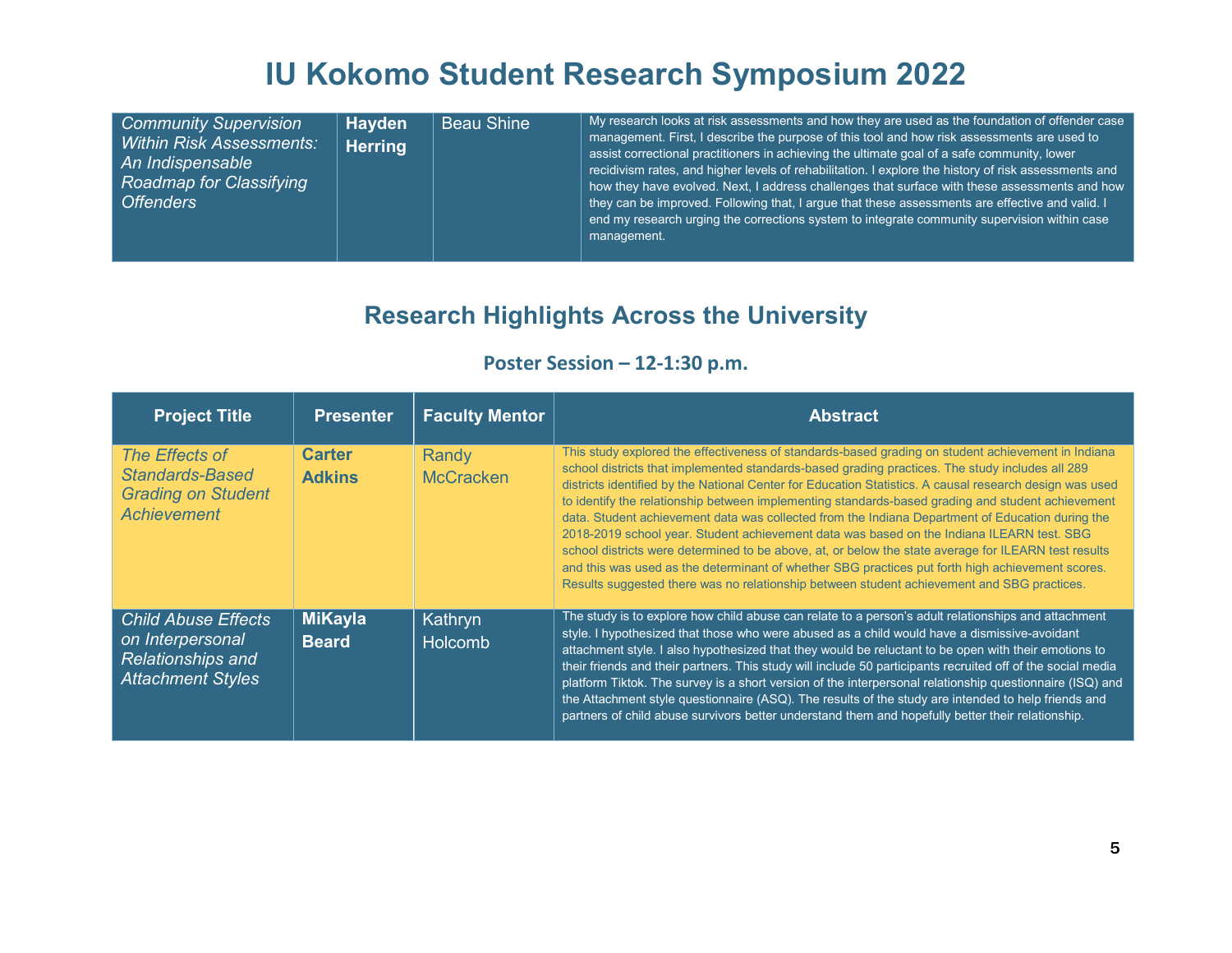| <b>How Twitter</b><br><b>Sentiment Relates to</b><br>COVID-19<br><b>Vaccination Rates</b>                 | <b>Katie Boike,</b><br><b>Adam</b><br><b>Basham &amp;</b><br><b>Austin Carie</b>                           | <b>Hong Liu</b>                     | Since 2020, COVID-19 vaccines have been developed, as well as booster doses, to prevent as many<br>infections and deaths as possible. However, there are many people who refuse to get vaccinated. This<br>work aims to study the connection between the public sentiment of vaccines and the rate of<br>vaccinations. Using Twitter, Google Trends, and vaccination data, sentiment analysis algorithms and<br>correlation algorithms will be used to see if there is a connection between them. If we can find a<br>relationship, this work might be able to convince more people to get vaccinated.                                                                                                                                                                                                                                                                                                                                     |
|-----------------------------------------------------------------------------------------------------------|------------------------------------------------------------------------------------------------------------|-------------------------------------|--------------------------------------------------------------------------------------------------------------------------------------------------------------------------------------------------------------------------------------------------------------------------------------------------------------------------------------------------------------------------------------------------------------------------------------------------------------------------------------------------------------------------------------------------------------------------------------------------------------------------------------------------------------------------------------------------------------------------------------------------------------------------------------------------------------------------------------------------------------------------------------------------------------------------------------------|
| Interpretation of<br><b>Movie Theater</b><br>Consumers'<br>Perceptions: Race,<br>Age, & Gender<br>Effects | <b>Christian</b><br><b>Bunce</b>                                                                           | <b>Julie Brunson</b>                | This study aimed to find perceptual differences in movie theater decisions regarding age. To evaluate<br>this, I used vignettes with questions following to measure whether age was a true indicator of how<br>much someone is willing to spend at movie theater concessions and how likely they are to choose an<br>action movie over another genre. The vignettes and questions were published to Amazon's<br>Mechanical Turk and participants shared their perceptions regarding this topic. In all, a statistical<br>review of my data collected indicate that only one of my hypotheses were supported. Younger<br>individuals were perceived to be more likely to choose an action movie over another genre of movie.<br>There was no difference found between the perceived amount younger or older individuals would pay<br>at movie theater concessions.                                                                          |
| <b>Finding the Accuracy</b><br>of 5 Star Ratings on<br><b>Amazon Product</b><br><b>Reviews</b>            | <b>Kyle</b><br>Copenhaver,<br><b>Daniel</b><br>Parvin II,<br><b>Alex</b><br><b>Whiteman</b><br>& Pat Mills | <b>Hong Liu</b>                     | When writing reviews some people will give inaccurate star ratings based off of what they wrote in<br>their text review. Our research looks to find how accurate people are at giving a 5 star rating. This<br>research is important to the online industry because many people solely use the star ratings to<br>influence their purchases. Verifying that the star rating is accurate will help ensure the buyer knows<br>what they are actually buying. Our goal is to provide a method to filter out inaccurate reviews. We are<br>assigning a standard range for each star rating, and comparing based on the polarity of the review to<br>get a percentage of accuracy for each review compared to the star rating. To get the polarity we are<br>using various sentiment analysis algorithms. To test this we are using a dataset that contains over<br>568,000 Amazon reviews, and we are taking a random sample from the dataset. |
| <b>Bloom</b>                                                                                              | <b>Brittany</b><br><b>Lucas</b>                                                                            | <b>Erik Deerly</b><br>& Anita Garza | My creative work is a handmade book collecting works of poetry exploring my personal experience<br>living with a chronic condition, the process of going through pelvic floor rehab to treat my condition,<br>and how my condition has impacted certain parts of my life. This has been a lifelong ailment for me<br>and I am still not through with figuring out how to manage it fully. By exploring my feelings through the<br>poetry, it will help me process the experience and get through to the end of the treatment process.<br>This project will also allow me to put my strongest skills that I have developed in college, bookbinding<br>and poetry, in the spotlight.                                                                                                                                                                                                                                                         |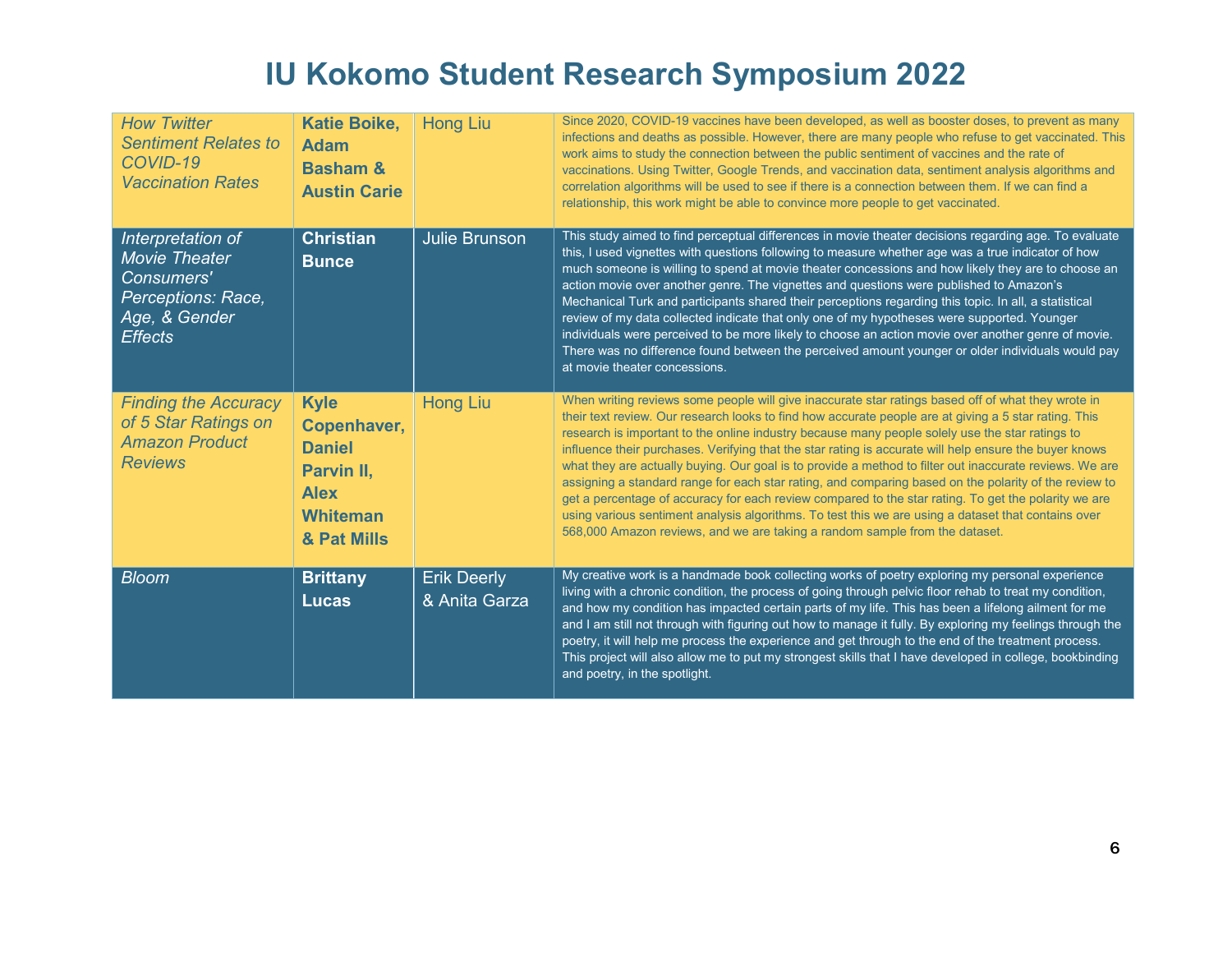| <b>My Bookbinding</b><br><b>Artists' Books</b>                                                                                                          | <b>Marlene</b><br><b>Regalado</b><br><b>Alanis</b>          | <b>Erik Deerly</b><br>& Anita Garza | I will be presenting a total of ten books I created, divided into three different categories. I will be<br>presenting 3 single-section case-bound books, 2 tunnel books, 1 casebound accordion book, 1<br>concertina book, 1 double pamphlet, 1 pamphlet stick book, and 1 simple accordion book with<br>papercuts. One category is nature-based, another category relates to the Hispanic/Latino community,<br>and then I have one book that doesn't fit into any of these categories. My poster will demonstrate the<br>slightly different processes I took to complete that specific book. I will also showcase another artwork I<br>recently did for my drawing class. Its content is also nature-based and I used chalk pastels to create<br>this piece.                                                                                                                                                                                                                                                                                                                           |
|---------------------------------------------------------------------------------------------------------------------------------------------------------|-------------------------------------------------------------|-------------------------------------|-----------------------------------------------------------------------------------------------------------------------------------------------------------------------------------------------------------------------------------------------------------------------------------------------------------------------------------------------------------------------------------------------------------------------------------------------------------------------------------------------------------------------------------------------------------------------------------------------------------------------------------------------------------------------------------------------------------------------------------------------------------------------------------------------------------------------------------------------------------------------------------------------------------------------------------------------------------------------------------------------------------------------------------------------------------------------------------------|
| <b>The Relationship</b><br><b>Between</b><br>Temperature and<br><b>Body Mass on</b><br><b>Carbon Dioxide</b><br><b>Production in</b><br><b>Crickets</b> | <b>Andrew</b><br><b>Pervez</b><br>& Marcus<br><b>Mensah</b> | <b>Michael Finkler</b>              | Rate of metabolism is affected by many factors including body size, physical activity, and<br>environmental temperatures. Several studies have been conducted on the effects of temperature on<br>metabolic rate. Metabolic rate has been shown to increase exponentially with temperature, with a<br>scaling value of 3⁄4 the body mass in the organism. In this experiment, metabolic rate was observed<br>through the production of CO2 in House crickets (Acheta domesticus). To accurately analyze the<br>effects of temperature on CO2 output, crickets of a small, medium, and large size were selected for<br>this experiment. The crickets were acclimated to temperatures of 10°C, 20°C, and 30 °C. We expected<br>the larger crickets to produce more CO2 in the warmer temperature. Our hypothesis was supported by<br>our graph and data analysis but further research is needed to explore the relationship between CO2<br>production and body size.                                                                                                                      |
| <b>Domestic Abuse: The</b><br>Types, Signs,<br><b>Programs, and Facts</b>                                                                               | <b>Chloe</b><br><b>Sessoms</b>                              | <b>Emily Faulkner</b>               | My presentation describes different types of domestic abuse as most individuals are only aware of<br>physical abuse rather than mental or financial, as well as the signs that go along with these forms of<br>abuse. In addition, I list some of the available resources for those who know someone in danger or<br>who is in danger themselves. Finally, I address ways a person can help to fight against domestic<br>violence in their community to help others and raise awareness of the issue.                                                                                                                                                                                                                                                                                                                                                                                                                                                                                                                                                                                   |
| Development of<br><b>Assay to Study Nylon</b><br>11 Biodegradation<br>Pathway by Soil<br><b>Bacteria</b>                                                | <b>Logan Smith</b>                                          | <b>Hisako Masuda</b>                | Nylon 11 is a polyamide plastic with broad industrial applications from automotive components to<br>consumer textiles. Despite being a bioplastic, synthesized from biological material (11-<br>aminoundecanoic acid), it is not currently considered biodegradable. Our lab has recently isolated a<br>bacterial strain, Pseudomonas aeruginosa strain JG-B from nylon 11 enrichment culture. This strain is<br>capable of growing on 11-aminoundecanoic acid as a sole source of carbon, nitrogen, and energy.<br>The results suggests that the first step of nylon 11 is depolymerization to its monomeric form (11-<br>aminoundecanoic acid). As a part of our efforts to elucidate the metabolic pathway of nylon 11<br>degradation, we are currently in the process of developing a sensitive, inexpensive quantitative assay<br>to measure depolymerization reactions. The methods include physical separation of monomer from<br>polymers, followed by the detection of primary amine. This presentation will discuss our progress in<br>developing a method of quantification. |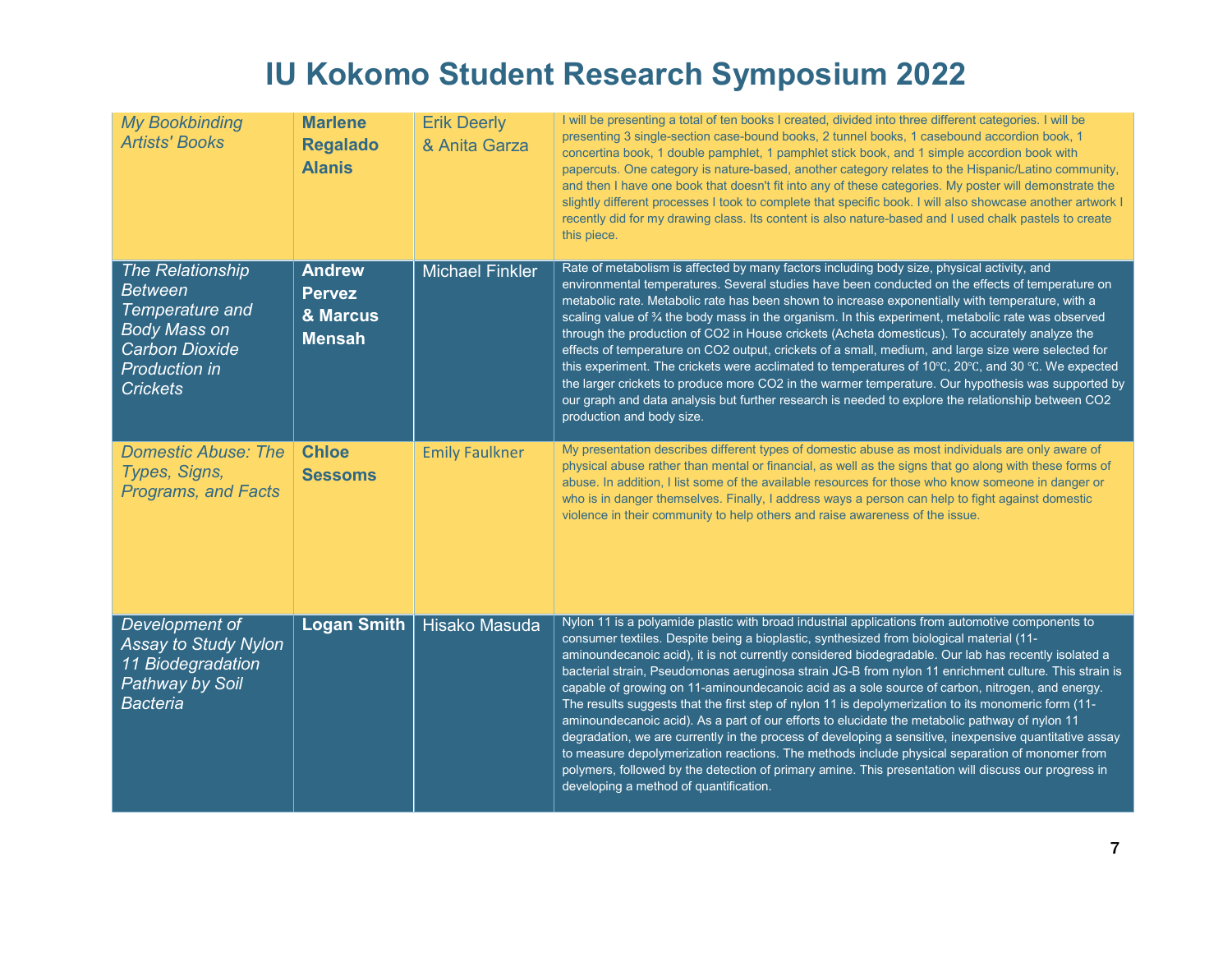| <b>Prediction of Stock</b><br><b>Prices Based on</b><br><b>Search Trends</b><br>during the COVID-19<br>Pandemic                                                                       | <b>Ariel</b><br><b>Stevens.</b><br><b>Tao Wang,</b><br><b>Jesus</b><br><b>Martinez</b><br>& Tyler<br><b>Marcum</b> | <b>Hong Liu</b>      | In today's world, the financial industry increasingly involves technology and data science, and the<br>prediction of the stock market has been an active area of research for a long time. This project aims to<br>study the connection between the public stock interest/sentiment of a company and the value of its<br>stocks. Since the outbreak of the COVID-19 pandemic in 2020, it has played a major role in the stock<br>markets and their analysis. By using data from Yahoo Finance and Google Trends data captured in<br>the time frame from Jan 1, 2020, to Dec 31, 2020, machine learning algorithms will be utilized to see if<br>accurate price prediction of stocks can be made. This project has the potential to allow for smarter<br>stock trading and better outcomes when individuals maximize their investment portfolios.                                                                                                                                                                                                                                                                                                                                                                      |
|---------------------------------------------------------------------------------------------------------------------------------------------------------------------------------------|--------------------------------------------------------------------------------------------------------------------|----------------------|-----------------------------------------------------------------------------------------------------------------------------------------------------------------------------------------------------------------------------------------------------------------------------------------------------------------------------------------------------------------------------------------------------------------------------------------------------------------------------------------------------------------------------------------------------------------------------------------------------------------------------------------------------------------------------------------------------------------------------------------------------------------------------------------------------------------------------------------------------------------------------------------------------------------------------------------------------------------------------------------------------------------------------------------------------------------------------------------------------------------------------------------------------------------------------------------------------------------------|
| <b>Effects of Past</b><br><b>Growth Conditions</b><br>on the Length of<br><b>Growth Arrest</b><br>Induced by HipA<br>toxin of hipBA Toxin-<br>Antitoxin system in<br>Escherichia coli | <b>Olivia Terry</b>                                                                                                | <b>Hisako Masuda</b> | Actively growing populations of bacteria harbor a subpopulation of dormant cells, called persisters.<br>Persisters are insensitive to the action of antibiotics and other stresses. Once the stressor is removed,<br>the cells resume growth. Persister cells are of clinical importance, as these cells are responsible for<br>recurring infections. Toxin-Antitoxin (TA) systems are postulated to be important for persister cell<br>formation. HipA is a toxin encoded from hipBA TA system in Escherichia coli genome. HipA is a<br>kinase with one known target, Glu-tRNA-ligase. Upon phosphorylation, Glu-tRNA-ligase loses activity,<br>which in turn increases the uncharged tRNA and halts translation. Ectopic expression of HipA induces<br>reversible growth arrest in E. coli. After a defined period of time, these dormant cells resume growth.<br>Previously, our lab has shown that the length of growth arrest is impacted by previous growth<br>conditions, including past HipA expression and recovery. We are currently investigating the molecular<br>mechanism of differential response to HipA-induced toxicity, including the change in transcriptional<br>regulation and DNA methylation. |

## **Learning in the Humanities: Analysis, Sound, and Creativity**

#### **Presentation Session – 1:30-2:45 p.m.**

| Project Title                                                                                                                             | <b>Presenter</b>                | <b>Faculty Mentor</b> | <b>Abstract</b>                                                                                                                                                                                                                                                                                                                                                                                                                                                                                                              |
|-------------------------------------------------------------------------------------------------------------------------------------------|---------------------------------|-----------------------|------------------------------------------------------------------------------------------------------------------------------------------------------------------------------------------------------------------------------------------------------------------------------------------------------------------------------------------------------------------------------------------------------------------------------------------------------------------------------------------------------------------------------|
| <b>What Are You Afraid Of?</b><br><b>Analyzing American Horror</b><br><b>Culture Through the Lens</b><br>of Southern Gothic<br>Literature | <b>Skylar</b><br><b>Anthony</b> | Jim Coby              | I completed an essay analyzing William Faulkner's "A Rose for Emily," specifically the horrors we<br>see in this southern gothic piece including Emily's fear of social isolation and her fear of letting<br>go of the past, as she refuses to let go of a man trying to leave her and thus poisons him and<br>keeps his body in her home. The essay also incorporates Jeffrey Jerome Cohen's essay<br>"Monster Culture (Seven Theses)" to further explain why exactly her behaviors deem her a<br>"monster" to her society. |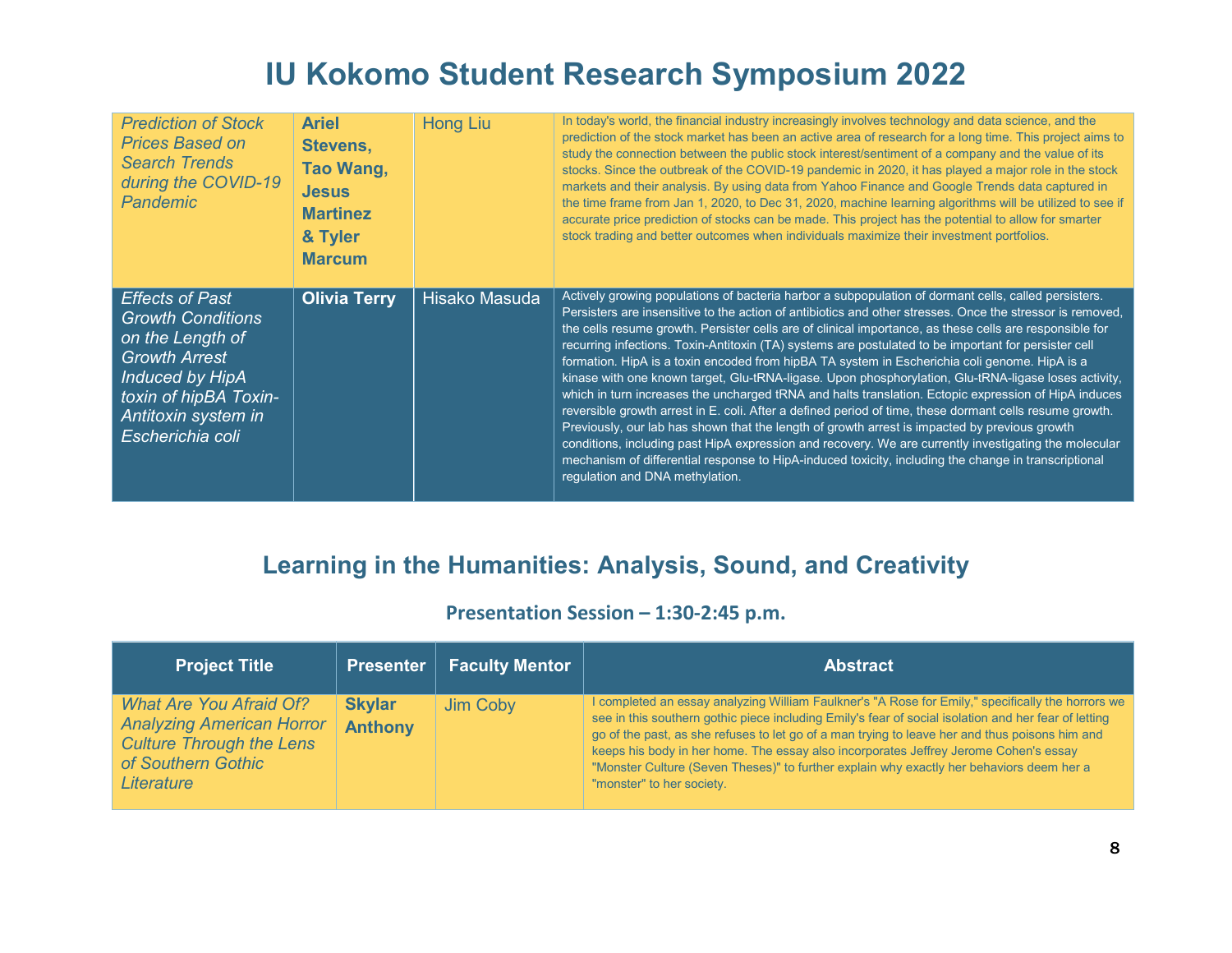| Frozen Breaths, Stolen<br>Time                                                                  | <b>Savannah</b><br>Cooper          | <b>Karla Stouse</b> | "Frozen Breaths, Stolen Time" is a creative writing project of roughly 2,000 words that I<br>completed for my ENG-W 301 Advanced Creative Writing class. It's a speculative short story<br>about an 18-year-old girl named Etta Haytham who runs away from home to meet up with her<br>questionable boyfriend. However, an accident on an icy road leaves her alone, stranded, and<br>questioning everything. As reality begins to shift around her and the cold sets in, Etta encounters<br>a mysterious being that will force her to confront how little she knows and what she is willing to<br>give up in order to survive.                                                                                                                                                                                                                                                                                                                                                                                                                                                                                      |
|-------------------------------------------------------------------------------------------------|------------------------------------|---------------------|----------------------------------------------------------------------------------------------------------------------------------------------------------------------------------------------------------------------------------------------------------------------------------------------------------------------------------------------------------------------------------------------------------------------------------------------------------------------------------------------------------------------------------------------------------------------------------------------------------------------------------------------------------------------------------------------------------------------------------------------------------------------------------------------------------------------------------------------------------------------------------------------------------------------------------------------------------------------------------------------------------------------------------------------------------------------------------------------------------------------|
| <b>Fantasy Theme Analysis of</b><br>The Joker                                                   | <b>Haley</b><br><b>Freeland</b>    | <b>Chris Darr</b>   | I will be presenting a Fantasy Theme Analysis of the movie The Joker. In this analysis I will<br>present an oral report of each theme found within the film as it relates to Fantasy Theme<br>Analysis. This will include the setting theme, character theme, action theme and then the overall<br>rhetorical vision.                                                                                                                                                                                                                                                                                                                                                                                                                                                                                                                                                                                                                                                                                                                                                                                                |
| <b>Holodomor: Soviet</b><br>Genocide in Ukraine                                                 | <b>Christian</b><br><b>Lewis</b>   | <b>Karla Stouse</b> | This research seeks to determine whether Holodomor, the Soviet "terror famine" of 1932-33, was<br>caused by policies intended to suppress, retaliate against, or destroy the Ukrainian population. I<br>examine survivor testimonies, Soviet documents, and the personal correspondence of Joseph<br>Stalin. Additionally, I draw on work by historians Anne Applebaum, Robert Conquest, and<br>Timothy Snyder. Using the genocide risk framework provided by the United Nation's Office of the<br>Special Adviser on the Prevention of Genocide, I conclude that the Soviet practices and policies<br>executed throughout 1932-33 in Ukraine satisfy the contemporary genocide definition. This<br>conclusion contradicts Russian President Vladimir Putin's thesis in "On the Historical Unity of<br>Russians and Ukrainians," demonstrating that the peoples of Ukraine suffered tremendously<br>during their union with the Soviet Republics. This research could provide valuable insight into<br>Ukrainian history, the ongoing invasion of Ukraine, and the political situation throughout eastern<br>Europe. |
| <b>Recreating the Sound:</b><br><b>Approaching and Creating</b><br><b>New Sounds for Videos</b> | <b>Madeline</b><br><b>Sinnamon</b> | <b>Erik Deerly</b>  | One of the classes that I am taking this semester is called Sound in Context, which is an audio<br>designing class for video or any situations. I will be presenting two projects that I completed in<br>this class. The first is dance video in which I took an existing video and replaced the audio with<br>music that I composed myself in order to give it a new context. The second is creating new<br>sounds for a movie scene with new background music and sound effects that I also recorded<br>myself. The purpose of both of these projects is to show that everyone has different and<br>unexpected approaches to creating art and music for video and design.                                                                                                                                                                                                                                                                                                                                                                                                                                          |